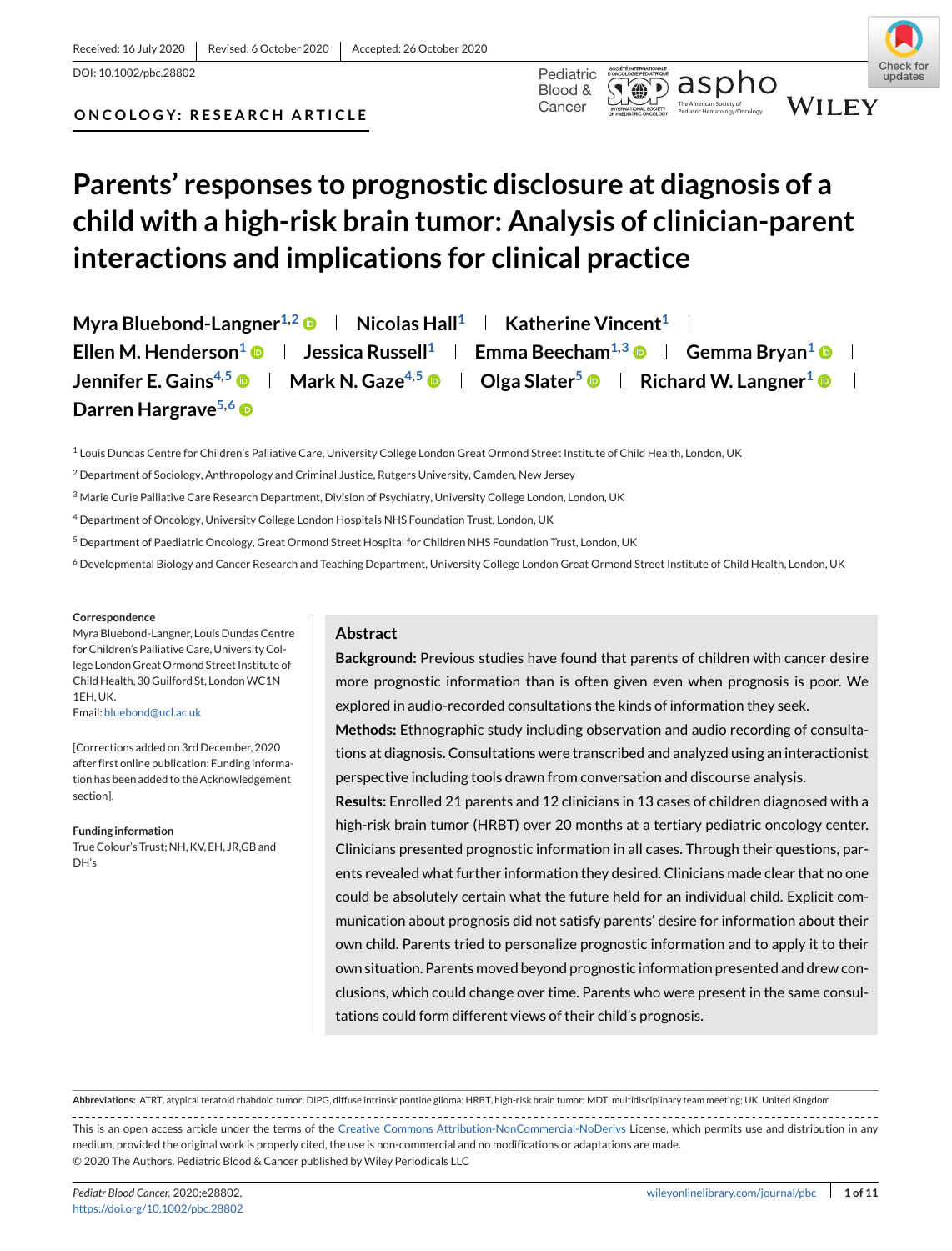**Conclusion:** Population level prognostic information left parents uncertain about their child's future. The need parents revealed was not for more such information but rather how to use the information given and how to apply it to their child in the face of such uncertainty. Further research is needed on how best to help parents deal with uncertainty and make prognostic information actionable.

#### **KEYWORDS**

cancer, communication, parent, pediatric, prognosis, prospective studies, uncertainty

# **1 INTRODUCTION**

Prognostic information about seriously ill children is challenging for clinicians to reveal<sup>[1](#page-10-0)</sup> and painful for parents to receive.<sup>[1,2](#page-10-0)</sup> Yet it is something that many argue is necessary from diagnosis forward for par-ents to make decisions about care and treatment for their children.<sup>[2,3](#page-10-0)</sup> In interview and survey studies, parents report a desire for additional prognostic information.<sup>[1,4](#page-10-0)</sup>

In order to determine what prognostic information parents were actually given and what further information they sought, we observed and audio-recorded consultations between clinicians and parents at diagnosis of their child. Analysis was directed to the content of what was said as well as the sequences of participants' statements including the responses of clinicians to parents' questions.

This is the first study to use verbatim transcripts of consultations to investigate prognostic disclosure to parents of children newly diagnosed with high-risk brain tumors (HRBT).

#### **2 METHODS**

The data presented in this article are drawn from a larger prospective, ethnographic study of decision making for children diagnosed with HRBT at a tertiary pediatric oncology center in the United Kingdom (UK). All patients discussed at the weekly specialist neurooncology multidisciplinary team meeting (MDT) with diagnosis of highgrade glioma, diffuse intrinsic pontine glioma (DIPG), atypical teratoid rhabdoid tumor (ATRT), or high-risk embryonal tumor (previously high-risk CNS primitive neuroectodermal tumor) were eligible for the study.

# **3 DATA ANALYSIS**

#### **3.1 Analytic approach**

Analysis was conducted from an interactionist perspective, $5$  and used analytic concepts drawn from conversation analysis $6-8$  and discourse analysis.<sup>[9](#page-10-0)</sup> Analysis was confined to what was said and done in the consultation.

#### **3.1.1 Analysis**

Consultations were observed, audio-recorded, and transcribed verbatim with nonverbal behaviors and contextual detail incorporated from embedded observers' handwritten observational notes.

Analysis was an iterative process, which began with a priori codes drawn from the literature for elements of prognosis including: Survival/Length of Life, Disease Recurrence, Cure/Curability, and Dying/Death.<sup>[1,10](#page-10-0)</sup> Four researchers (Myra Bluebond-Langner, Richard W. Langner, Katherine Vincent, Nicolas Hall) analyzed patterns, structures, and actions grounded within the interactions using new inductively generated codes together with additional codes drawn from the literature. The final coding scheme is detailed in Figure [1.](#page-2-0)

Constant comparison was performed throughout the analytic pathway, and coding queries were run through NVivo 11 (QSR International qualitative data analysis software).

# **3.2 Ethics**

Per UK research guidance, data collection methods and procedures were reviewed by the Patient and Public Involvement Group for this project. All were found to be necessary and acceptable.

Advice and support were sought and received from UK Health Research Authority Confidential Advisory Group. The study was approved by the Bloomsbury Research Ethics Committee and the Research and Development departments at both sites.

#### **4 RESULTS**

During 20 months of data collection, newly diagnosed patients and families were identified as eligible for the study at MDT. Eligible families were approached about participation sequentially until ethnographer capacity limited new enrolments. At that point, newly diagnosed cases were approached only if ethnographer resources could accommodate an additional case at the time of diagnosis. Sixteen families were approached and 13 families completed written consent to participate in the study and were followed from diagnosis forward (see Table [1](#page-4-0) for patient, family, and household characteristics). Assent was sought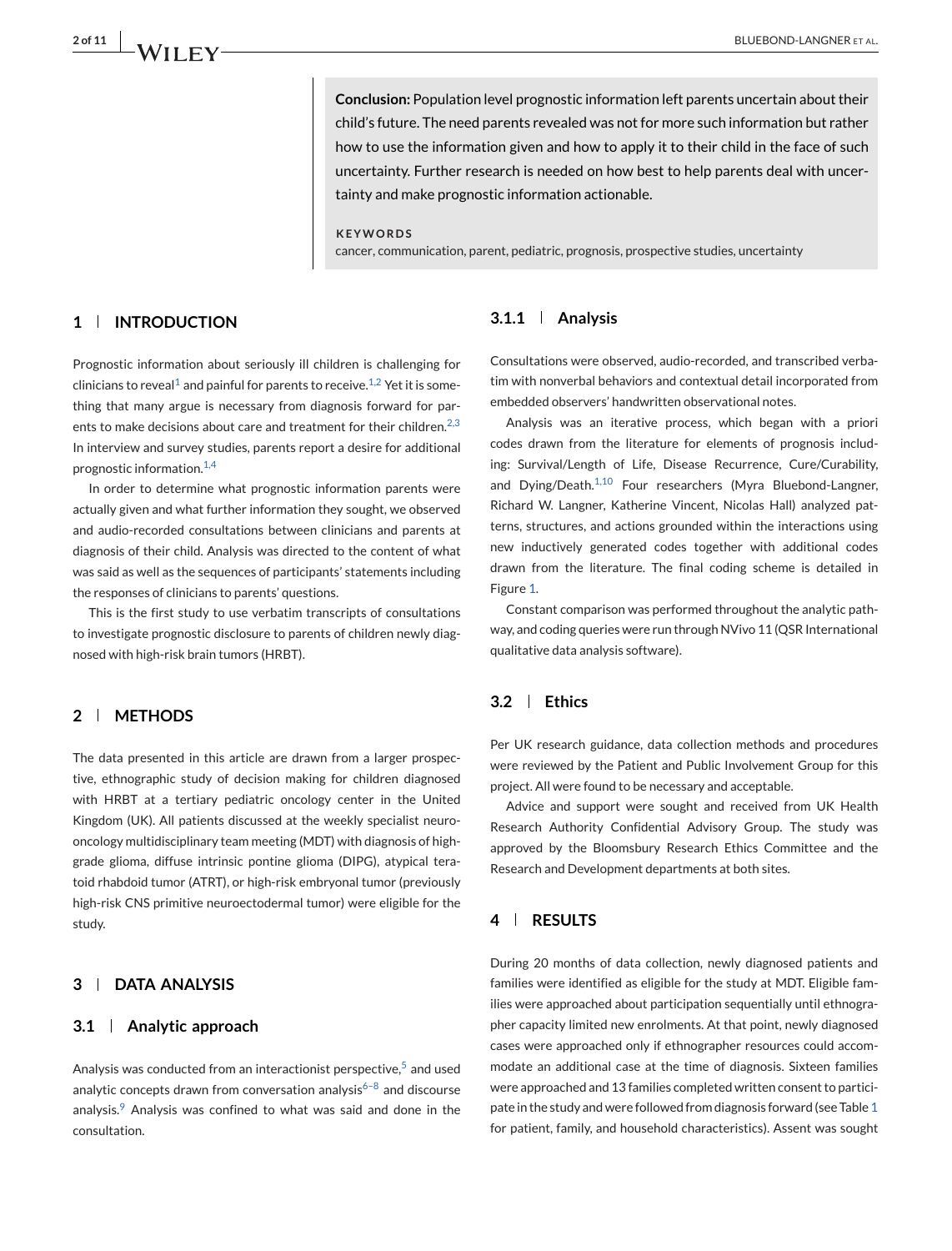<span id="page-2-0"></span>

| <b>Coding Category</b>                                   | Codes                                        | Type/Source                 | Description                                                                                                         |  |
|----------------------------------------------------------|----------------------------------------------|-----------------------------|---------------------------------------------------------------------------------------------------------------------|--|
|                                                          |                                              | A priori/Literature:        | Any utterance that explicitly mentions life expectancy, survival length of life                                     |  |
|                                                          | Survival/Length of Life                      | Mack et al 2006, 2007       | including how long child/children would/could live, survive                                                         |  |
|                                                          | Cure/Curability                              | A priori/Literature:        | Any utterance with explicit mention of the word cure, curability/curable,                                           |  |
| 1. Elements of                                           |                                              | Mack et al 2006, 2007       | incurable                                                                                                           |  |
| Prognostic                                               | Dying/Death                                  | A priori/Literature:        | Any utterance about death or dying including words death, dying, deceased,                                          |  |
| Information                                              |                                              | Mack et al 2006, 2007       | died, passed away                                                                                                   |  |
|                                                          | Disease Recurrence                           | A priori/Literature:        | Any utterance about disease recurrence, progression, spread, metastases                                             |  |
|                                                          |                                              | Mack et al 2006, 2007       |                                                                                                                     |  |
|                                                          | <b>Statistic</b>                             | Common usage                | Population based statistic of cure or survival                                                                      |  |
| 2. Statistics and                                        | <b>Natural frequency</b>                     | Literature:                 | Statistic given in the form of, e.g., 10 out of 100                                                                 |  |
| <b>Frequencies</b>                                       |                                              | Gigerenzer (2011)           |                                                                                                                     |  |
|                                                          | <b>Qualification of statistic</b>            | Inductive                   | Any utterance mentioning replicability, up to date, or other expression implying                                    |  |
|                                                          |                                              |                             | statistic may not be accurate, e.g., a caveat                                                                       |  |
|                                                          | Possible and most Likely                     | Inductive                   | Any scenario presented as being most likely to occur using expressions many.                                        |  |
|                                                          |                                              |                             | most, the majority, often, usually                                                                                  |  |
| 3. Non-Numeric                                           | Possible but unlikely                        | Inductive                   | Any scenario presented as being less likely to occur using words such as few,                                       |  |
| <b>Outcomes</b>                                          |                                              |                             | a couple, some are an exception/exceptional, one of the ones                                                        |  |
|                                                          | Hoped for                                    | Inductive                   | Any utterance characterizing outcome as hoped for, wished, preferred                                                |  |
|                                                          | Unfortunate                                  | Inductive                   | Any utterance characterizing outcome as dispreferred, unwanted                                                      |  |
|                                                          | Framing                                      | Literature: Tversky &       | Any utterance in which outcome is presented in terms of survival, living on the                                     |  |
| 4. Features of                                           |                                              | Kahneman (1973)             | one hand or dying on the other                                                                                      |  |
| <b>Discourse</b>                                         | Good and bad news exits                      | Literature: Maynard (1997)  | Ending a section of the consultation with an item of "good "or "bad news"                                           |  |
|                                                          | <b>Proximal pairings</b>                     | Literature: Leydon(2008)    | Any utterance in which good news and bad news are delivered in proximity                                            |  |
| 5. Parents'                                              | Continuers                                   | Literature: Lehtinen (2005) | Words, interjections, or gestures acknowledging what the clinician has said<br>which allow the clinician to proceed |  |
| responses to                                             | Reformulations                               | Literature: Lehtinen (2005) | Restatement of clinicians' presentation in own words                                                                |  |
| clinicians                                               | <b>Questions</b>                             | Literature: Lehtinen (2005) | Any question asked by a parent about prognosis                                                                      |  |
|                                                          | Personalisation                              | Inductive                   | Any question or statement made by parent about the outcome for their child                                          |  |
| 6.Clinicians'                                            | Every child different/not<br>possible to say | Inductive                   |                                                                                                                     |  |
| response to                                              |                                              |                             | Statement to the effect that population based statistics cannot be used to                                          |  |
| parents' questions                                       |                                              |                             | determine the outcome for a specific child                                                                          |  |
| 7. Parental<br>Response to<br>prognostic<br>presentation | (Existential)                                | Inductive                   | Any utterance recognizing that their child faces two mutually exclusive                                             |  |
|                                                          | Dichotomisation                              |                             | existential outcomes                                                                                                |  |
|                                                          | <b>Existential Uncertainty</b>               | Inductive                   | Any utterance about not knowing what their child's future will be                                                   |  |
|                                                          | Recipes, Heuristics                          | Literature: Renjilian et al | Expressions used to resolve uncertainty, to make sense of the world, ease the                                       |  |
|                                                          |                                              | (2013), Parsons and         | process of assessing values or making a judgment about a course of action                                           |  |
|                                                          |                                              | Atkinson (2008)             |                                                                                                                     |  |

#### **FIGURE 1** Coding scheme

from children and young people as appropriate for their age and condition.

All of the 40 consultations occurring between diagnosis and initiation of treatment were analyzed. No consultations were missed. The number of consultations per case ranged from one to five (mean 3.1). Consultations were led or co-led by 12 different clinicians (see Table [1](#page-4-0) for clinician characteristics).

Twenty-four consultations were attended by one parent, 16 by both. Additional family or friends were present at 11 consultations. Though children and young people were present during some consultations, only one adolescent made a statement about prognosis.

#### **4.1 Prognostic talk in the consultation**

The occurrence of talk about prognosis, by either clinician or parent, was identified using four codes mentioned above. Discussion of Survival/Length of Life occurred in all 13 cases, Disease Recurrence in 11 cases, Cure/Curability in 10 cases, and Dying/Death in seven cases. Prognosis codes appeared in all 13 cases; at the first consultation in 11 cases and by the second consultation in the remaining two cases. All four codes occurred in four cases; three codes featured in seven cases; two codes in the remaining two cases. Prognosis was raised first by a clinician in eight cases, and by a parent or family member in five cases.

The four elements of prognosis talk were frequently intertwined as in Figure [2.](#page-3-0)

# **4.2 Clinicians' presentation of prognostic information**

We found that clinicians presented prognosis using population-based statistics, descriptive formulations, or a combination of both.

# **4.2.1 Prognosis in statistics and numbers**

In seven cases, a statistic was given, in terms of population-based statis-tics or natural frequencies<sup>[11](#page-10-0)</sup> (eg, 10 out of a 100). Both survival and mortality frames<sup>[12](#page-10-0)</sup> were used to present prognostic statistics, sometimes both in immediate succession, (Figure [2,](#page-3-0) lines 11-14). The subject of the statistic varied, sometimes referring to survival at 1, 2, 3, or 5 years, at other times to cure, or to something less definite, as in "less than five patients who are doing, you know, much better."

Statistics were qualified in various ways using, for example, words and phrases such as "probably," "sort of," or "around about" (Figure [3,](#page-5-0) examples 1 and 2).

Statistics were also qualified by their presentation in conjunction with additional information. For example, in the dialogue in Figure [2](#page-3-0) at lines 9-11, the clinician qualifies the statistic they are about to give at lines 13-14 saying that it applies to an outdated treatment modality. In other cases, clinicians quoted statistics from the treatment protocols they planned to use, allowing that figures from previous studies might not be replicated (Figure [3,](#page-5-0) examples 3 and 4).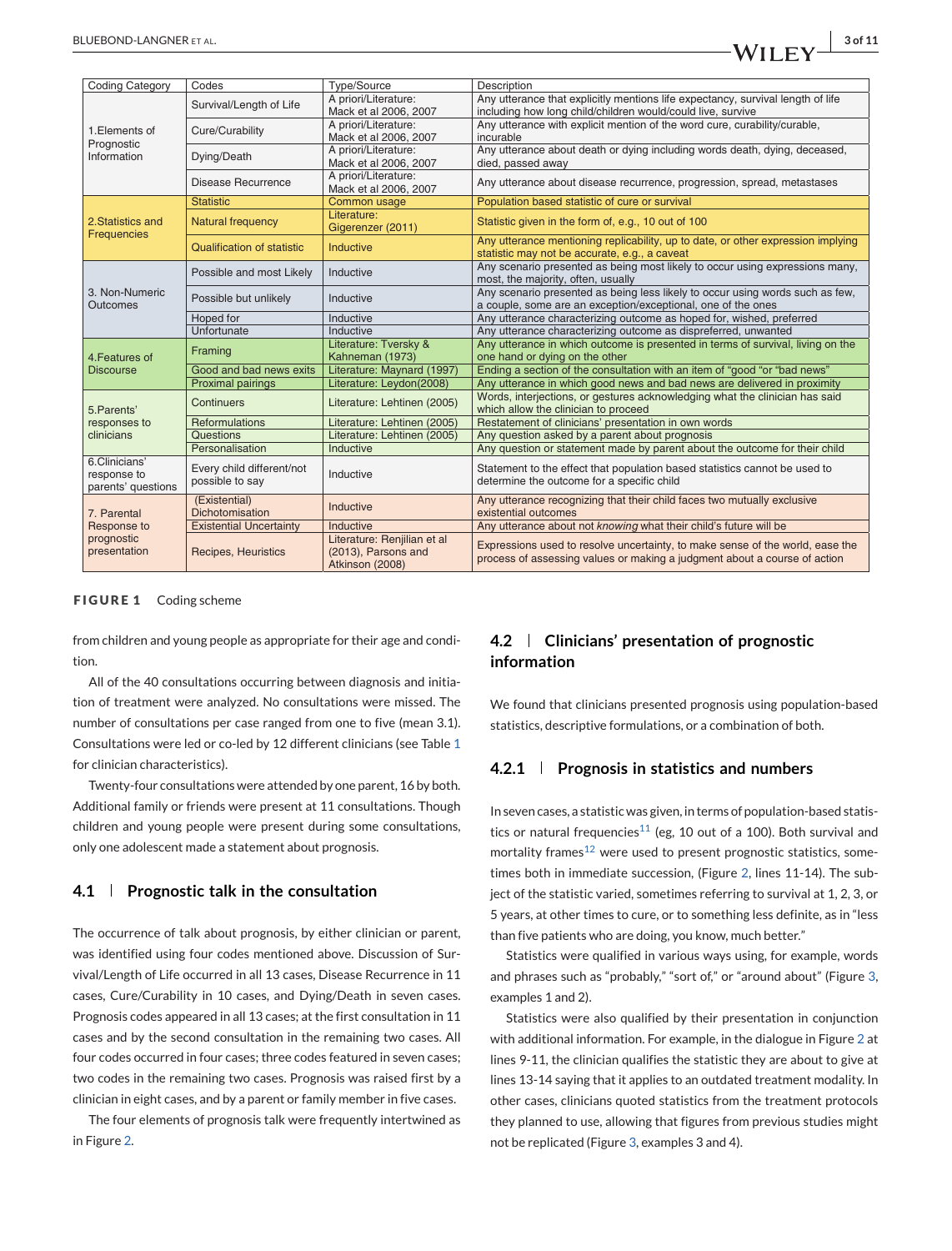<span id="page-3-0"></span>

|    |              |                                                                                              | Elements of Prognosis<br>Survival/Length of Life |
|----|--------------|----------------------------------------------------------------------------------------------|--------------------------------------------------|
|    |              |                                                                                              | Disease Recurrence                               |
|    |              |                                                                                              | Cure/Curability<br>Dying/Death                   |
|    |              |                                                                                              | <b>Commentary:</b>                               |
| 01 |              | Clinician 6: So that's where we are.                                                         |                                                  |
| 02 | Mother:      | What are the, what are the, like, is it statistics? What -                                   | Mother pivots<br>back to prognosis               |
| 03 | Clinician 6: | $Yeah -$                                                                                     | with a question                                  |
| 04 | Mother:      | $-$ what $-$                                                                                 | about survival                                   |
| 05 | Clinician 6: | - the prognosis?                                                                             |                                                  |
| 06 | Mother:      | - what, what are – what's the likelihood of her recover –                                    |                                                  |
| 07 | Clinician 6: | Okay.                                                                                        |                                                  |
| 08 | Mother:      | - like, living?                                                                              |                                                  |
| 09 | Clinician 6: | So historically – and the reason I'm saying historically is that the                         | Caveat precedes<br>$\bullet$                     |
| 10 |              | treatment that we're using now is relatively new so obviously we're                          | presentation of<br>statistic                     |
| 11 |              | hoping it's better. But historically the treatment for children under the                    |                                                  |
| 12 |              | age of 3 with ATRT was - the survival rate at 3 years, which we take as                      | Statistic is<br>$\bullet$                        |
| 13 |              | a surrogate, was only about 15 or 20 percent, which meant that 80                            | framed in terms<br>of both survival              |
| 14 |              | percent of children probably died from their tumour at that time. The                        | and death                                        |
| 15 |              | early results with the type of chemotherapy - this more aggressive                           |                                                  |
| 16 |              | chemotherapy has been better in that - but it's only - we've only really                     |                                                  |
| 17 |              | got the results over the past 2 years or so. So it seems that we're -                        |                                                  |
| 18 |              | we've made progress but of course what we're - what might happen is                          |                                                  |
| 19 |              | that those children might relapse at a later stage. So although, you                         |                                                  |
| 20 |              | know, they're actually doing better, that their tumour could come back.                      |                                                  |
| 21 |              | So I have to say at the moment we would have to say that there's still                       | "Possible and<br>$\bullet$                       |
| 22 |              | more of a chance that ultimately [child's name] could die of this tumour                     | most likely"<br>formulation is                   |
| 23 |              | than perhaps be cured, but our cure rates have improved. So we are                           | paired with the                                  |
| 24 |              | treating her - or I'm proposing, if you agree, to treat her with curative                    | "possible but                                    |
| 25 |              | intent. So the idea is to $tr - to$ cure her $-$                                             | unlikely"<br>formulation                         |
| 26 | Mother:      | <mother and="" cry="" her="" hugs="" nurses="" of="" one="" starts="" the="" to=""></mother> |                                                  |

**FIGURE 2** Clinician's response to parent's questions about the child's prognosis (Clinician 6; Case 11: 16 months old, atypical teratoid rhabdoid tumor)

#### **4.2.2 Prognosis in descriptive categories**

Clinicians also discussed the prognosis of children in dichotomous descriptive terms. Such talk dichotomized future outcomes. The inductive codes "possible and most likely," and "possible but unlikely," or in an alternative phrasing, "what happens to most children," and "what happens to some children" (Figure [3,](#page-5-0) examples 5, 6 and 7, 8, respectively) were developed to identify such segments in the consultations. Both formulations appeared together in four cases. The outcome for "most children" formulation appeared in six cases, and the outcome for "some children" formulation appeared in eight cases.

A second set of dichotomous categories sometimes used by clinicians in conjunction with the outcome for the most and the outcome for some was the "hoped for" outcome and the "unfortunate" outcome.

We observed no pattern to the order in which prose formulations were used when they co-occurred in clinicians' utterances. The relatively good outcome<sup>[13](#page-10-0)</sup> was paired<sup>[14](#page-10-0)</sup> as both antecedent and consequent to the relative bad outcome with equal frequency. For example, in Figure 2 (at lines 21-22), the "most likely" outcome ("more of a chance that ultimately [child's name] could die of this tumor") is immediately followed by the more favorable if less likely formulation that she could "perhaps be cured" (line 23).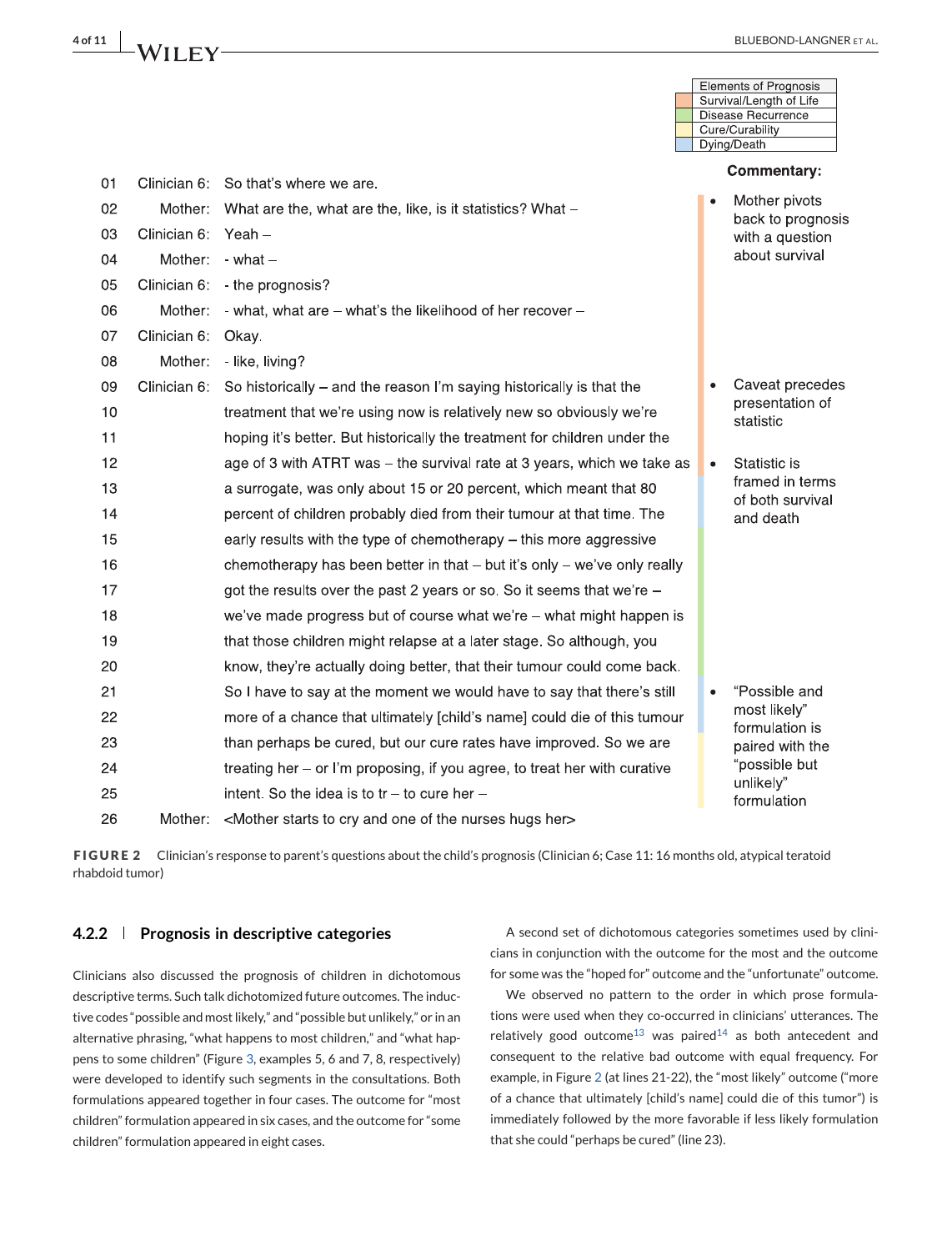<span id="page-4-0"></span>**TABLE 1** Patient, parent, household, and clinician characteristics

| <b>Patient characteristics</b>       |                                | $n = 13$       |
|--------------------------------------|--------------------------------|----------------|
| Gender                               | Female                         | 7              |
|                                      | Male                           | 6              |
| Age at diagnosis (years)             | Median                         | 4.8            |
|                                      | Range                          | $0.9 - 15.7$   |
| Diagnosis                            | <b>ATRT<sup>a</sup></b>        | 3              |
|                                      | <b>DIPG</b> b                  | $\overline{2}$ |
|                                      | High-grade<br>glioma           | $\overline{2}$ |
|                                      | High-risk medul-<br>loblastoma | 6              |
| Individual parent<br>characteristics | $n = 21$                       |                |
| Gender                               | Female                         | 11             |
|                                      | Male                           | 10             |
| Coupled parent<br>characteristics    | $n = 13$                       |                |
| Marital status                       | Married                        | 11             |
|                                      | Other                          | $\overline{2}$ |
| English speaking                     | Yes                            | 12             |
|                                      | No                             | $\mathbf{1}$   |
| Household<br>characteristics         | $n = 13$                       |                |
| Religion                             | <b>Buddhist</b>                | $\mathbf{1}$   |
|                                      | Christian - other              | $\overline{2}$ |
|                                      | Muslim                         | 6              |
|                                      | Not religious <sup>c</sup>     | $\overline{2}$ |
|                                      | <b>Roman Catholic</b>          | $\mathbf{1}$   |
|                                      | Unknown                        | 1              |
| Languages other than                 | Albanian                       | $\mathbf{1}$   |
| English known to be                  | Arabic                         | 1              |
| spoken in the household              | Bangladeshi                    | $\mathbf{1}$   |
|                                      | Mandarin                       | 1              |
|                                      | Polish                         | $\mathbf{1}$   |
|                                      | Somali                         | 3              |
|                                      | Sylheti                        | $\mathbf{1}$   |
| Clinician characteristics            | $n = 12$                       |                |
| Gender                               | Female                         | $\overline{7}$ |
|                                      | Male                           | 5              |
| Role                                 | Consultant                     | 10             |
|                                      | Registrar                      | $\overline{2}$ |
| Specialty                            | Oncology                       | 10             |
|                                      | Neurosurgery                   | 1              |
|                                      | Genetics                       | $\mathbf{1}$   |

<sup>a</sup>Atypical teratoid rhabdoid tumor.

**b**Diffuse intrinsic pontine glioma.

cAs stated by family.

# **4.3 Parents' responses**

#### **4.3.1 Parents' comprehension**

In nine cases, parents made substantive responses<sup>[15](#page-10-0)</sup> (ie, more than a conversational acknowledgment or continuer) to the prognostic information presented by the clinician. In the remaining four cases, parents responded during the clinician's explanations with verbal and nonverbal acknowledgments, which allowed the clinician to continue with their presentation.

Parents' responses reflected appropriate processing of the complex information they had just received by asking a concise question or making a point designed to establish that they had understood correctly. For example, at their initial consultation, the father of one child diagnosed with DIPG condensed over 50 lines of clinician dialogue encompassing diagnosis, causation, treatment options and their efficacy, and whether the tumor is cancerous or not—into the salient point:

> "Radiotherapy, that is [you're] saying, after a period of time it [the tumor] actually comes back again?"

Parents also demonstrated understanding by reformulating points made by the clinician in their own words. For example, a mother recapitulated the clinician's reservation that the treatment protocol they would use to treat her daughter's ATRT was new and perhaps not curative, when she said:

> "No, because it hasn't been going long enough, you don't know if they, if they're cured because you're waiting to see."

#### **4.3.2 Parents' drive to personalize**

In the majority of substantive responses parents sought to apply prognostic information to their own situation and formulate an individualized prognosis for their child.

Parents designed questions that moved from a disease population to one more closely related to their own situation. For example, the father of one child who had received published information from an American study asked:

> "How many [children treated on the protocol] in the UK?" (Case 13, Father)

Other parents sought information from a specific context, such as the specialist hospital where their child was to be treated:

> "Even at this hospital, it's never been cured?" (Case 1, Father)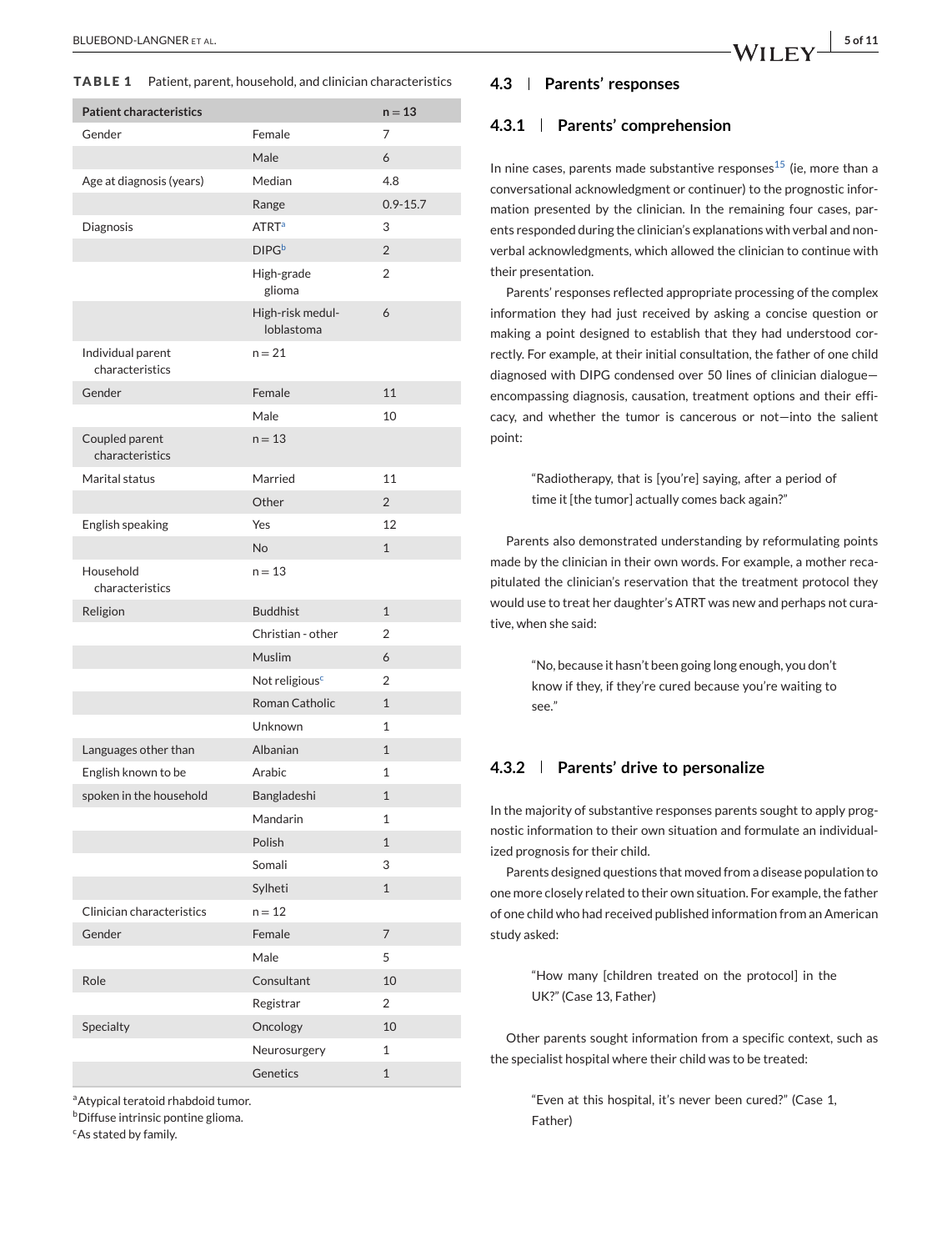# <span id="page-5-0"></span>**Statistics with qualifiers**

- "...the survival rates are probably somewhere between 30 and 50 percent."  $\mathcal{I}$ . (Clinician 12; Case 14: 15 months old, ATRT)
- "...we are talking sort of below 30 percent are the chances of surviving."  $2.$ (Clinician 12; Case 5: 11 months old, ATRT)
- $3.$ "I just think that sometimes this [published statistics of treatment protocol] might be a bit overoptimistic."

(Clinician 12; Case 4: 5 years old, high-risk medulloblastoma)

"...we don't yet know whether we're going to replicate that [published statistics of  $\overline{4}$ . treatment protocol]."

(Clinician 2; Case 13: 9 years old, high-risk medulloblastoma)

# Prognosis dichotomized - "possible and most likely"

- "Most children do actually die from this tumor." 5. (Clinician 6; Case 1: 6 years old, DIPG)
- "Lots of children die from this disease." 6. (Clinician 12; Case 14: 15 months old, ATRT)

# Prognosis dichotomized - "possible but unlikely"

- "And there are some children who've had including at our own hospital who've 7. had very similar tumors, who've had chemotherapy and are alive several years later." (Clinician 6; Case 12: 2 years old, high-grade glioma)
- 8. "Now there is a chance that she can be cured, but that's not a huge percentage." (Clinician 3; Case 9: 15 years old, high-risk medulloblastoma)

#### **FIGURE 3** Examples of clinicians' use of statistics and prose in discussing prognosis with parents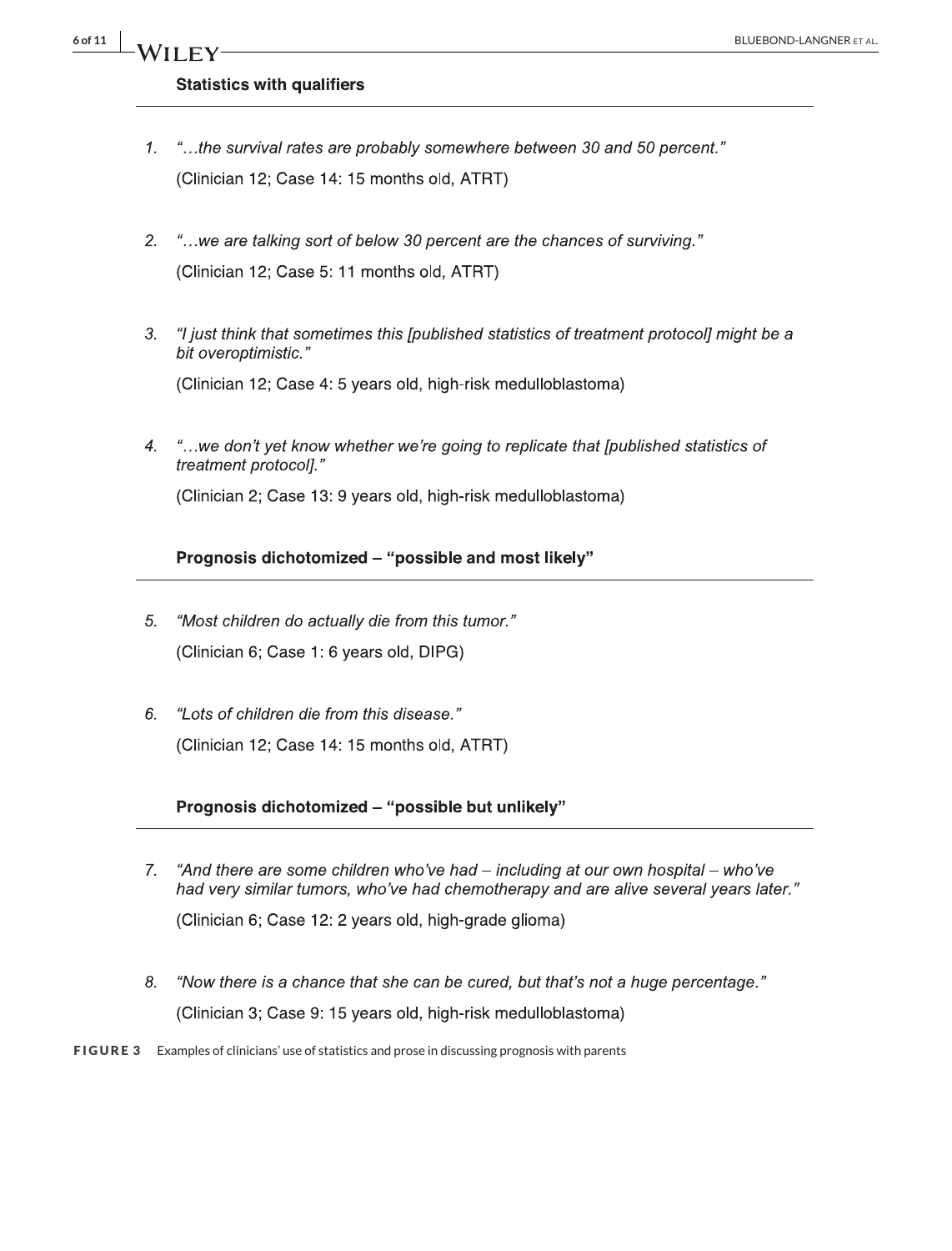Parents also asked clinicians about their personal experience treating children with the same diagnosis as their child:

> "I don't know if I want to ask the question, but how many survived out of your seven [the seven children you treated]?" (Case 11, Father)

Most parents explicitly asked what the outcome would be for their child (Figure [4,](#page-7-0) tiles 1, 3, 5; Figure [5,](#page-8-0) statement 6).

For some parents asking for a statistic and asking about the outcome for their child were posed sequentially as formulations of the same question. For example,

> *Mother*: What are the, what are-there's like is it statistics?

*Clinician*: The prognosis.

*Mother*: What, what are-what's the likelihood of her recover-her living? (Clinician 6, Case 11)

#### **4.3.3 Clinicians' response: uncertainty**

Clinicians frequently responded to parents' questions by invoking the uncertainty of individual-level predictions (Figure [4,](#page-7-0) tiles 2, 4, and 6). They frequently cautioned that each child is a unique individual; further, prognosis would be contingent upon the response to treatment:

> "So I think everyone's very, very different and we will need to see what kind of response she has to the radiotherapy." (Clinician 4, Case 1)

> "It's, it's quite difficult because it depends on whether or not he responds to the chemotherapy." (Clinician 6, Case 12)

Clinicians acknowledged that they simply did not know what the outcome would be:

> "Well I think we have to be a little bit guarded about that because the honest answer is we don't know." (Clinician 5, Case 7)

The message to parents, implicitly and explicitly, was to wait and see. As one clinician put it

"I think that's all that we can do." (Clinician 4, Case 1)

#### **4.3.4 Parents' persistence**

Some parents persisted in their search for personalized information. In Figure [4](#page-7-0) for example, the mother's pursuit of a personalized prognosis is evident. She responds to the clinicians' statements of uncertainty by reformulating the same question about her son's chance of survival on three separate occasions over three consecutive consultations led by two different clinicians. Each iteration of her question is met with the same response from the clinicians:

"it's difficult" to predict."

#### **4.4 Parents' application of the clinician's message**

In case 1, three findings emerged about parental response to clinicians' prognostic disclosure. First, the parents exhibited the use of what has been termed explicit heuristics or recipes<sup>[16,17](#page-10-0)</sup> (Figure [5,](#page-8-0) consultation 3). These were used to resolve their uncertainty about their child's future as either "buying time" (mother) or as "after if it all goes well. . .it could be something very, very good" (father).

Second, the sum of prognostic disclosure did not lead to a single unique application of it to that child, concerning that child's future (Figure [5,](#page-8-0) consultation 3). Two parents present throughout the diagnostic consultations applied the same information from the clinician differently.

Third, a parent's application changed over time. In this same case while the parents were aligned in the first two consultations, both envisioning the "most likely," "unfortunate," outcome that their daughter's condition is incurable (Figure [5;](#page-8-0) statements 1-4), by the third consultation they were no longer aligned; the mother's interpretation having remained unchanged during the three consultations. In Figure [5,](#page-8-0) we see the father's interpretation evolve over 3 days. He moves from a view of his daughter's condition as incurable, to a view that the outcome is not necessarily predictable (Figure [5,](#page-8-0) statement 5), to a formulation of the unlikely outcome that his daughter could be the exception (Figure [5,](#page-8-0) statement 7).

# **5 DISCUSSION**

The goal of this study was to observe in situ what prognostic information was actually given to parents, how it was presented, and parents' voiced responses to the information presented, particularly what else parents wanted to know about their child's prognosis at the time of diagnosis.

We found clinicians' behavior in line with guidance<sup>[18](#page-10-0)</sup> to communicate directly and honestly with parents. Parents of children with HRBTs were told that the majority of children with such tumors do not survive. At the same time, highly unlikely outcomes were not dismissed as impossible or as unrealistic. Clinicians expressly stated that the odds,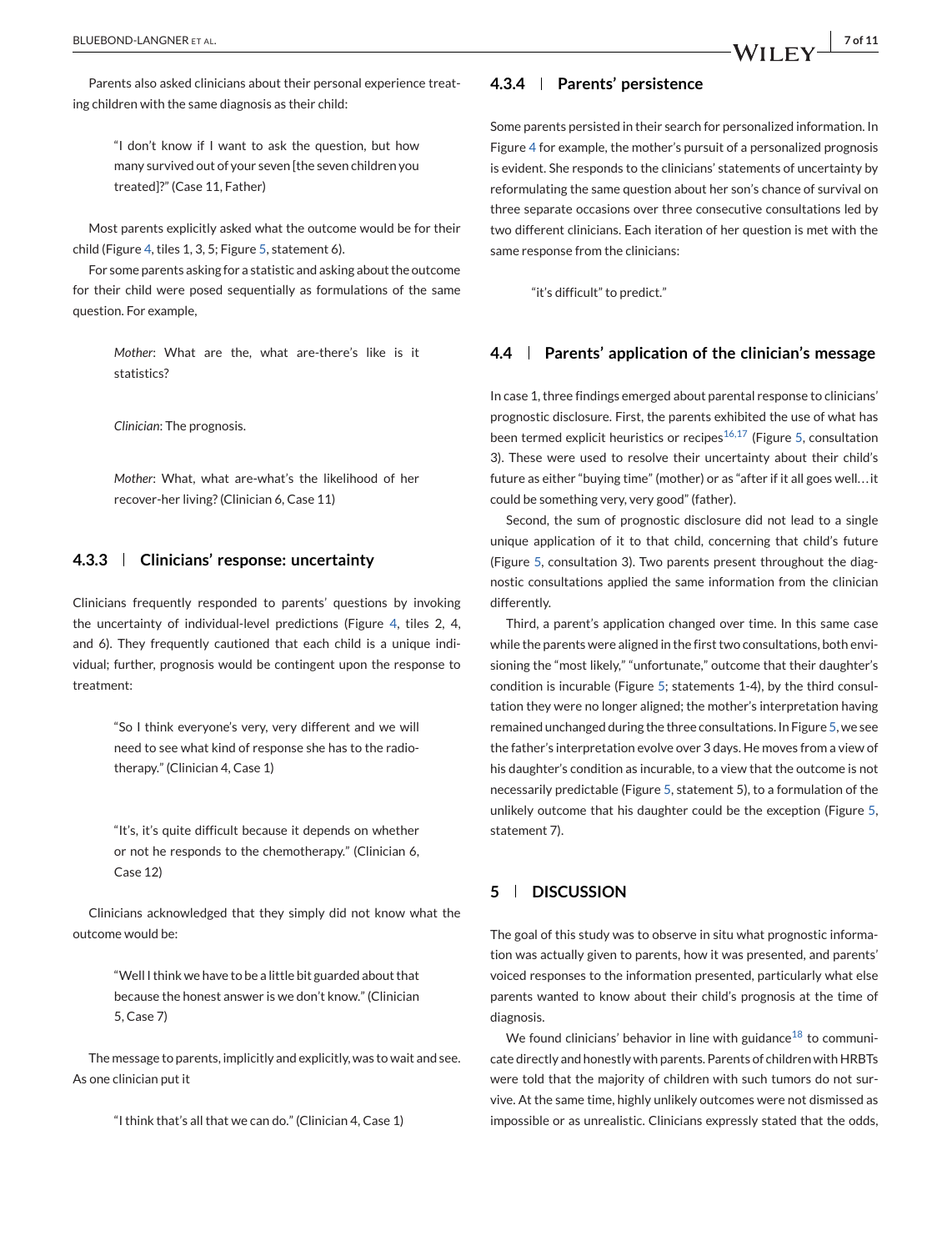

<span id="page-7-0"></span>

**FIGURE 4** Common pattern in discussion of prognosis: Parents asking for more patient-specific information, clinician responding with more general statement of prognosis (Clinician 12 and Clinician 5; Case 4: 5 years old, high-risk medulloblastoma)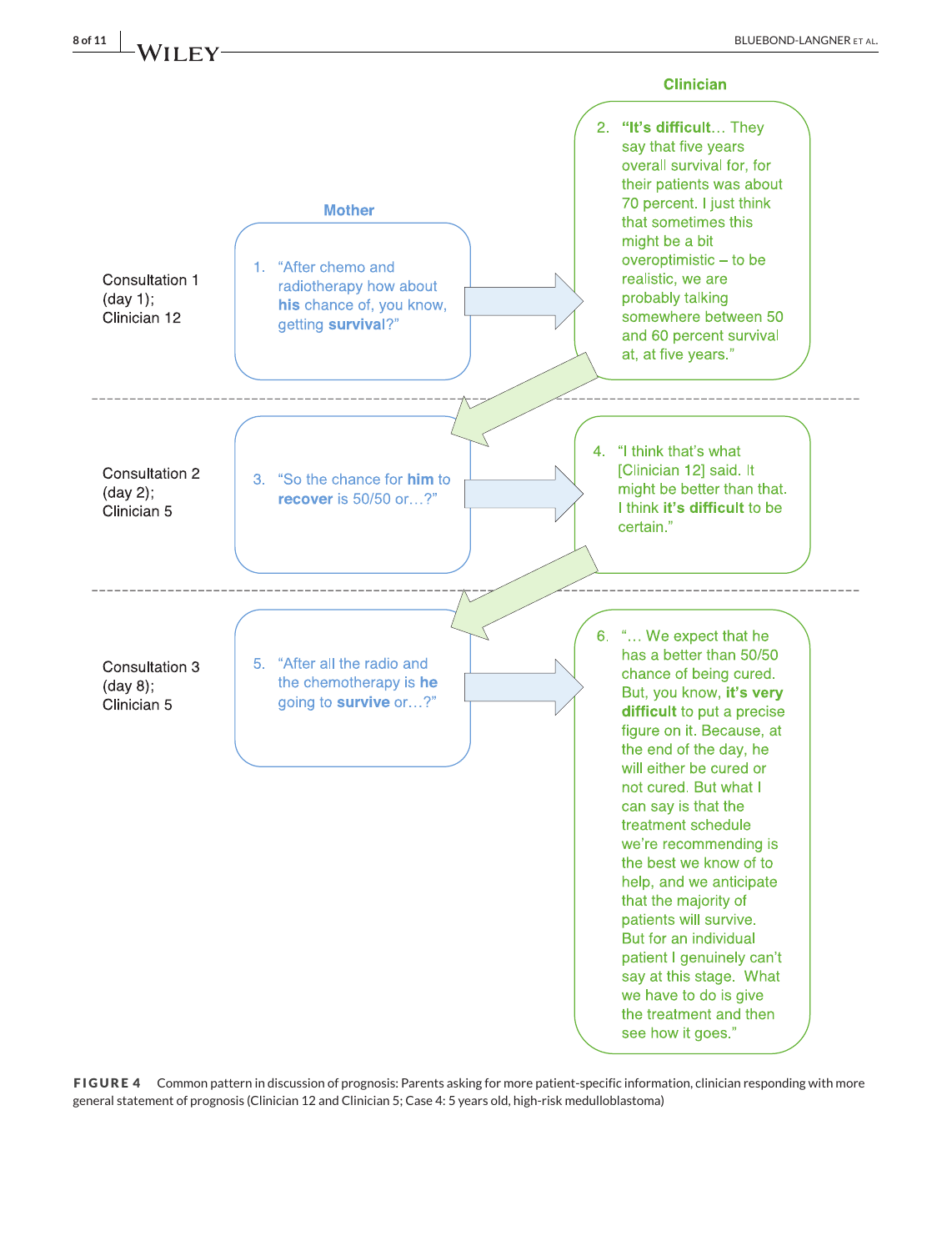<span id="page-8-0"></span>

**FIGURE 5** Differences in parents' responses when presented with the same formulations of the prognosis (Clinician 6 and Clinician 4; Case 1: 6 years old, diffuse intrinsic pontine glioma)

however low, were not zero. Clinicians provided statistics in more than half the cases, but also usually qualified these statistics. None of the clinicians prioritized statistical understanding. They just as often used descriptive categories in talking about the child's prognosis.

The receipt of a poor prognosis diagnosis puts parents in the posi-tion of having to redefine their child's and family's future.<sup>[19,20](#page-10-0)</sup> Our findings suggest that prognostic information, including population-level statistics, was not by itself sufficient for parents to use to accomplish this. We observed parents in the consultations moving beyond the information given them to construct a personally meaningful and actionable account.

Through their questions about prognosis, parents searched for personalized information rather than population-based information. They asked about outcomes in the hospital where their child was being treated, about the outcomes of past patients of the treating clinician, and about what was going to happen to their child.

Parents used a binary framework to frame prognostic information. Would their child survive or die? Would it be 0% or 100% for them? Here the numbers are metaphors for something nonnumeric and existential.

Parents focused on a unique, unrepeatable event. Their question was one for which no probabilistic or frequency data about similar events were relevant. As a result, they were left with an unresolvable uncertainty.

The case in Figure 5 illustrates two parents dealing with uncertainty about their child's outcome. They each came to different resolutions between the most likely outcome, that their child would die, and the unlikely though possible outcome, that their child would survive. They

used terse characterizations of the situation: "just buying time" and "a revolution."

Past research in other cancer populations and in other diseases has found parallels to what we observed in these parents of chil-dren with HRBTs. Reniilian et al<sup>[16](#page-10-0)</sup> found that parents of children with life-threatening illnesses faced "an irreducible amount of uncertainty."[16\(](#page-10-0)e567) In such a situation, parents used "explicit heuristics<sup>["16](#page-10-0)</sup> in the form of aphorisms, mantras, or rules of thumb. These heuristics are distinct from the implicit heuristics of behavioral psychologists<sup>[12](#page-10-0)</sup> in that their goal is not to estimate probability but to "help parents to make sense of the world, ease the process of assessing values and [cast] judgment about a course of action."[16\(](#page-10-0)e567)

Such heuristics were used by parents to frame the problem, and to imagine and commit to courses of action. In Figure 5, we see such heuristics being deployed. The mother sums up her child's condition and treatment as "just buying time." The father embraces the possible but unlikely trajectory and rests the child's future in the hands of progress in treatment. Each of these is what Renjilian et al<sup>[16](#page-10-0)</sup> describe as an explicit heuristic.

The response of parents of children with HRBTs also parallels what has been found in studies of parents receiving genetic counseling. Recipients of statistics about carrier and reproductive risks translated this information into binary descriptive categories and found themselves in a state of uncertainty about the outcome for their child. They personalized statistical information and made it usable by developing " recipes," which made information actionable rather than paralyzing.<sup>[17](#page-10-0)</sup>

Given the question that parents want to answer, their uncertainty could not be resolved by more robust knowledge or understanding of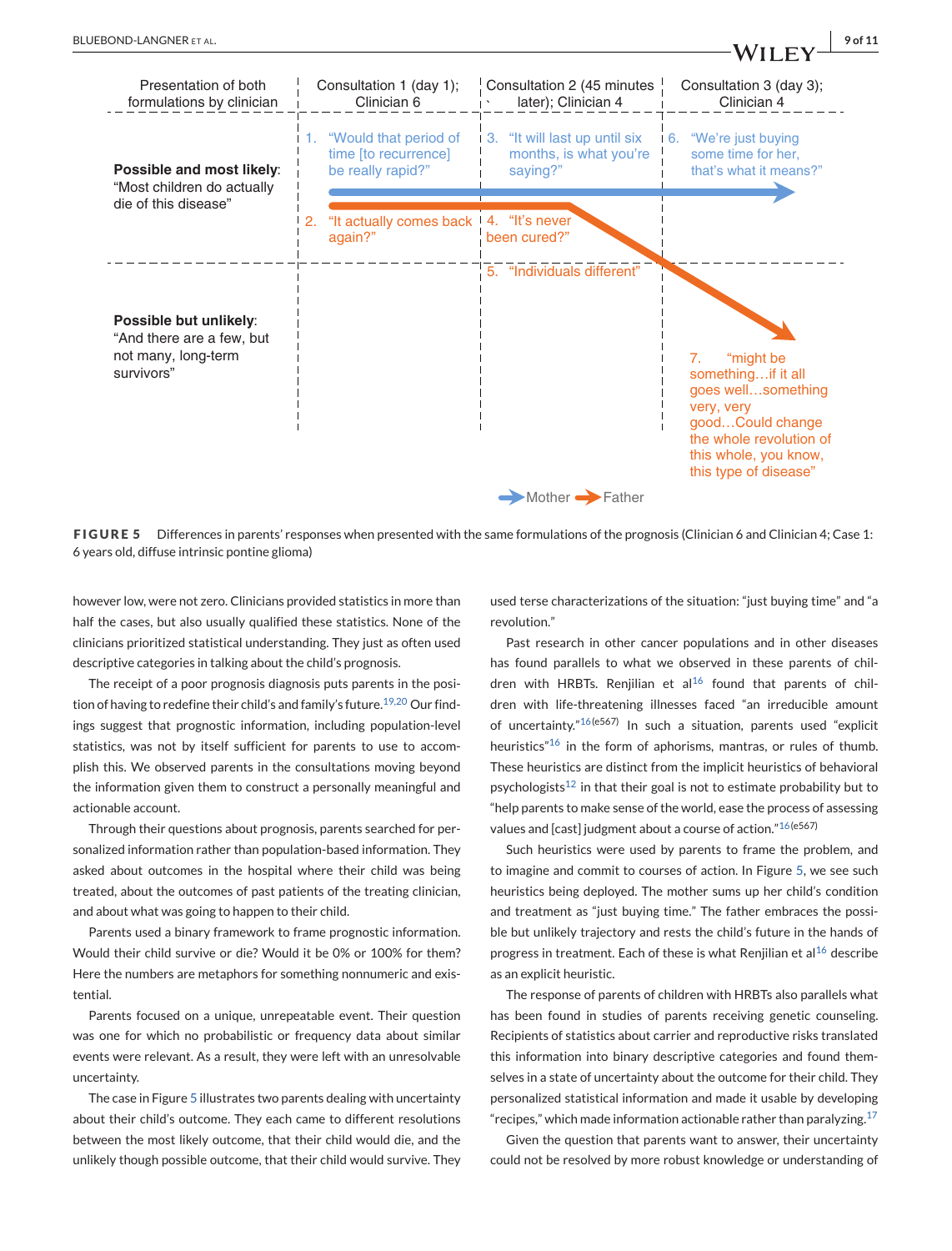the probability or frequency of similar events. Renjilian et al<sup>[16](#page-10-0)</sup> suggest that the heuristics parents elect to use may be linked to what they perceive as required by their role as a parent. The situation in which parents find themselves at diagnosis is that of defining their identity as the parent of a child with cancer.We suggest that parents' interpretation of prognostic information may be part of establishing their changed identity and that of their child. Prognostic interpretation is thus an act that engages parents as both social and moral actors.

It is essential that these parental acts be better understood, because it may be that in transforming statistical information into descriptive, binary categories and personalizing the clinician's prognostic information and making it actionable,  $16,17$  we may have arrived at an empirically developed account of parents' prognostic understanding, which stands between the clinician's communication and parent's subsequent decisions about their child's care and treatment.

While the sample is small, it is consistent with prevalence and expected referral patterns as well as representative of the HRBT population in the UK where each year approximately 100 children are diagnosed with HRBT. The 16 patients identified by the MDT represent roughly 10% of the total number of newly diagnosed HRBT patients in the UK during the 20-month period. The religious and linguistic diversity of the sample reflects the wider population of patients diagnosed with HRBT in the UK and their families. The sample included parental dyads and was gender balanced: fathers and mothers were recruited and participated.<sup>[21](#page-10-0)</sup>

A primary role of qualitative research is to uncover process, rather than to generate statistically significant findings about populations. $22,23$  A number of factors contribute to the quality of the analysis presented here. The data have been collected using what Kaye et al<sup>[24](#page-10-0)</sup> have termed a gold-standard methodology for the investigation of clinician communication. The method of real-time recording eliminates issues of recall bias and insures the accuracy of our accounts of what participants said and did.

Established theories<sup>[19,20](#page-10-0)</sup> and previous research in pediatric cancer and other areas support our analysis of parents' response to prognostic information in that these responses derive from fundamental patterns of response to serious illness. These theories and findings add credibility to our finding that parents facing an irresolvable existential uncertainty about their child's future may resolve this situation through explicit heuristics or recipes that parents employ to define a future for themselves and their child and to repair the disruption of diagnosis of a poor prognosis illness.

Further research is needed to extend these findings to other pediatric cancer and serious illness populations. This would include a search for negative and deviant cases $25$  in which for example, in an effort to come to terms with their uncertainty about prognosis, the parent sought more population-based statistics. Through the discovery of such cases we would learn of limits to or conditions which might be placed on the findings presented here.

The aspects of parents' appreciation of prognostic information, which this study has pointed up have implications for the important question of what constitutes optimal clinician communication about prognosis with parents and how to achieve it. There is a critical element of parents' response to prognostic information, which does not fit within the straightforward model of the delivery and uptake of a message of factual information. This additional element is not simply the parents' emotional reaction to prognostic information. It adds social and ethical dimensions as well.

From a clinical perspective, the study also demonstrates the importance of listening to parents' formulations and applications of the information they receive. Recipient's form interpretations of what is said regardless of the clarity of the "message." This independent dimension of the communication process needs further attention in communication research. An exclusive focus on the clinician's use of language and nonverbal gestures in solving perceived shortcomings in clinicianparent communication addresses only one side of the process.

Evidence of parental interpretation and realization can be found within the consultation itself. Learning to recognize these parental con-tributions is vitally important.<sup>[26](#page-10-0)</sup> Clinicians can on the basis of this understanding better detect parents' specific needs and goals, and engage parents accordingly.

Clinician communication training must therefore address ways of sensitively eliciting parents' points of view. Direct questions may not be the most effective way of helping parents to display their understanding,  $27,28$  especially at diagnosis. Further research is needed to provide clinicians with resources to facilitate parents' expressing their understanding of their child's condition and prognosis, and what further information they seek.

This study also points up that parents of children with poor prognoses experience fundamental uncertainty at diagnosis. Managing uncertainty, Snaman et al<sup>[29](#page-10-0)</sup> wrote, is an essential part of patientcentered care. Families would benefit from research into how this intractable uncertainty affects daily life and into how adverse effects can be mitigated.

In summary, what is needed to improve clinician-parent communication lies not just in furthering the parent's understanding of the clinician, but in developing the clinician's understanding of the parent as well.

#### **ACKNOWLEDGMENTS**

The authors are grateful to all the clinicians, parents, and children who participated in the study described in this article. The authors would also like to thank members of the Great Ormond Street Hospital and University College London Hospital neuro-oncology multidisciplinary team. The author(s) disclosed receipt of the following financial support for the research, authorship and/or publication of this article: MBL's post is supported by funding from the True Colour's Trust; NH, KV, EH, JR,GB and DH's posts are all supported by Great Ormond Street Hospital Children's Charity and EB's post is supported by Marie Curie Cancer Care core grant funding. This research was also supported by The Health Foundation, the National Institute for Health Research Great Ormond Street Hospital Biomedical Research Centre and the National Institute for Health Research University College London Hospitals Biomedical Research Centre.

#### **CONFLICT OF INTEREST**

The authors declare that there is no conflict of interest.